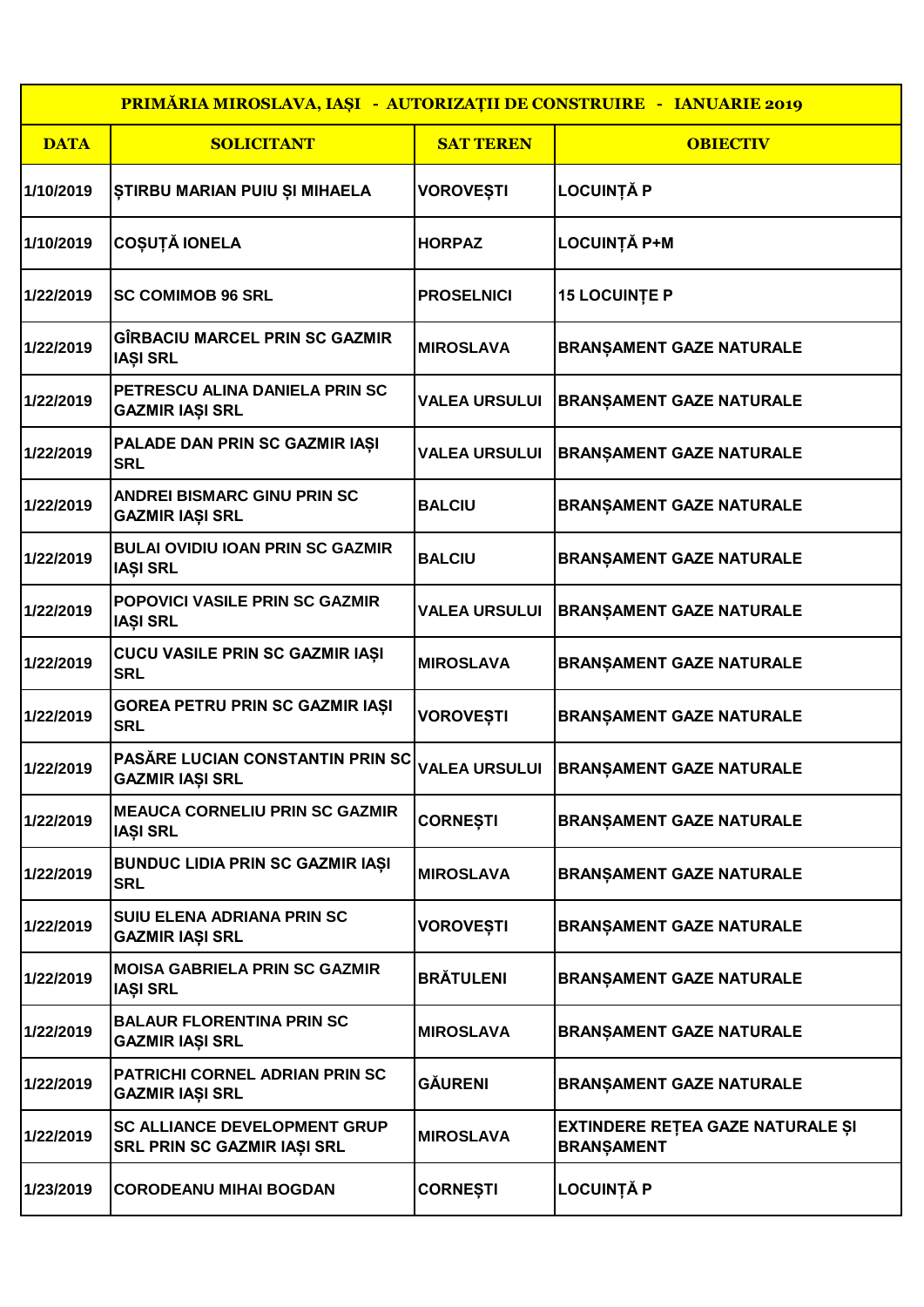| 1/23/2019 | BOTEZATU IOANA ȘI IOAN                                       | VALEA ADÎNCĂ         | <b>LOCUINȚĂ DUPLEX P+E</b>                            |
|-----------|--------------------------------------------------------------|----------------------|-------------------------------------------------------|
| 1/23/2019 | RĂUȚĂ GABRIEL ȘI CRISTINA                                    | VALEA ADÎNCĂ         | <b>LOCUINȚĂ DUPLEX P+E</b>                            |
| 1/23/2019 | HARPAȚUC GHEORGHE CĂTĂLIN PRIN<br><b>SC GAZMIR IAȘI SRL</b>  | <b>MIROSLAVA</b>     | <b>BRANŞAMENT GAZE NATURALE</b>                       |
| 1/23/2019 | FOCȘA MIHAI PRIN SC GAZMIR IAȘI<br><b>SRL</b>                | <b>CIURBEȘTI</b>     | <b>BRANŞAMENT GAZE NATURALE</b>                       |
| 1/23/2019 | POTLOG COSTICĂ PRIN SC GAZMIR<br><b>IAȘI SRL</b>             | <b>MIROSLAVA</b>     | <b>BRANŞAMENT GAZE NATURALE</b>                       |
| 1/23/2019 | NITOAIA COSTACHE PRIN SC GAZMIR<br><b>IAȘI SRL</b>           | <b>MIROSLAVA</b>     | <b>BRANŞAMENT GAZE NATURALE</b>                       |
| 1/23/2019 | JUNCU ALEXANDRU PRIN SC GAZMIR<br><b>IAȘI SRL</b>            | <b>VALEA URSULUI</b> | <b>BRANŞAMENT GAZE NATURALE</b>                       |
| 1/23/2019 | <b>ARGHIROIU MARGARETA PRIN SC</b><br><b>GAZMIR IAȘI SRL</b> | <b>VOROVEȘTI</b>     | <b>BRANŞAMENT GAZE NATURALE</b>                       |
| 1/23/2019 | <b>COVATARU MARIA PRIN SC GAZMIR</b><br><b>IAȘI SRL</b>      | <b>VOROVEȘTI</b>     | <b>BRANȘAMENT GAZE NATURALE</b>                       |
| 1/23/2019 | <b>DOLNICEANU DIANA GIANINA</b>                              | <b>BALCIU</b>        | <b>BRANŞAMENT GAZE NATURALE</b>                       |
| 1/25/2019 | DAMIAN MIHAI PRIN SC GAZMIR IAȘI<br><b>SRL</b>               | <b>MIROSLAVA</b>     | <b>BRANŞAMENT GAZE NATURALE</b>                       |
| 1/25/2019 | ALBU ANETA PRIN SC GAZMIR IAȘI<br><b>SRL</b>                 | <b>BRĂTULENI</b>     | BRANŞAMENT GAZE NATURALE                              |
| 1/25/2019 | GAIDUR ROMEO PRIN SC GAZMIR IAȘI<br><b>SRL</b>               | <b>CIURBEȘTI</b>     | <b>BRANŞAMENT GAZE NATURALE</b>                       |
| 1/25/2019 | PETRICA ȘTEFAN PRIN SC GAZMIR<br><b>IAȘI SRL</b>             | <b>CIURBEȘTI</b>     | <b>BRANȘAMENT GAZE NATURALE</b>                       |
| 1/25/2019 | PETREA IONUT PRIN SC GAZMIR IAȘI<br><b>SRL</b>               | <b>CORNEȘTI</b>      | BRANŞAMENT GAZE NATURALE                              |
| 1/25/2019 | <b>SC GAZMIR IAȘI SRL</b>                                    | <b>CIURBEȘTI</b>     | <b>EXTINDERE RETEA GAZE NATURALE</b>                  |
| 1/25/2019 | GUZGĂ GELU PFA PRIN SC GAZMIR<br><b>IAȘI SRL</b>             | <b>MIROSLAVA</b>     | <b>EXTINDERE RETEA GAZE NATURALE</b>                  |
| 1/25/2019 | <b>IONESCU LUCIAN VALERIAN PRIN SC</b><br>GAZMIR IAȘI SRL    | <b>MIROSLAVA</b>     | <b>BRANSAMENT GAZE NATURALE</b>                       |
| 1/25/2019 | <b>MIHAI GHEORGHE PRIN SC GAZMIR</b><br><b>IAȘI SRL</b>      | <b>VALEA URSULUI</b> | EXTINDERE REȚEA GAZE NATURALE ȘI<br><b>BRANŞAMENT</b> |
| 1/25/2019 | SIRBU GIGEL PRIN SC GAZMIR IAȘI<br><b>SRL</b>                | <b>CIURBEȘTI</b>     | <b>BRANŞAMENT GAZE NATURALE</b>                       |
| 1/25/2019 | TABACARU IOAN PRIN SC GAZMIR IAȘI<br><b>SRL</b>              | <b>CIURBEȘTI</b>     | BRANŞAMENT GAZE NATURALE                              |